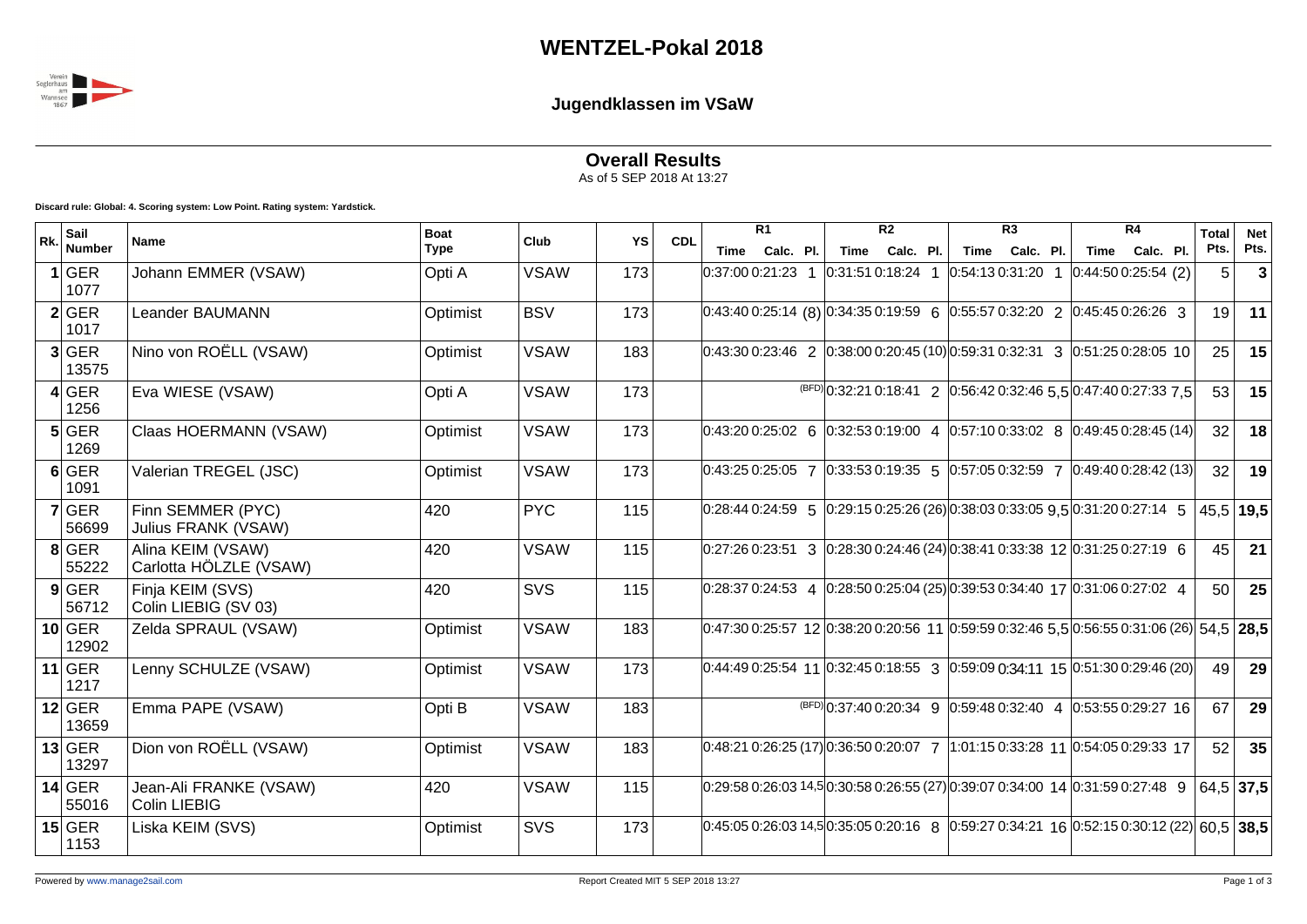

**Jugendklassen im VSaW**

|     |                       |                                                   |                            |             | <b>Overall Results</b><br>As of 5 SEP 2018 At 13:27 |            |                                                                                                                                     |                                   |       |                                   |  |                                   |       |                                           |    |     |                      |                    |
|-----|-----------------------|---------------------------------------------------|----------------------------|-------------|-----------------------------------------------------|------------|-------------------------------------------------------------------------------------------------------------------------------------|-----------------------------------|-------|-----------------------------------|--|-----------------------------------|-------|-------------------------------------------|----|-----|----------------------|--------------------|
| Rk. | Sail<br><b>Number</b> | <b>Name</b>                                       | <b>Boat</b><br><b>Type</b> | Club        | YS                                                  | <b>CDL</b> |                                                                                                                                     | $\overline{R1}$<br>Time Calc. Pl. |       | $\overline{R2}$<br>Time Calc. Pl. |  | $\overline{R3}$<br>Time Calc. Pl. |       | Time Calc. Pl.                            | R4 |     | <b>Total</b><br>Pts. | <b>Net</b><br>Pts. |
|     | $16$ GER<br>13260     | Jonas HÖLZLE (VSAW)                               | Opti B                     | <b>VSAW</b> | 183                                                 |            | $ 0.48:300:26:30$ 18 $ 0.40:080:21:5513,5 1:00:340:33:059,5 0:54:200:29:41(19) $                                                    |                                   |       |                                   |  |                                   |       |                                           |    |     | 60                   | 41                 |
|     | $17$ GER<br>13569     | Linda PAPE (VSAW)                                 | Optimist                   | <b>VSAW</b> | 183                                                 |            | $ 0.47:370:26:01$ 13 $ 0.41:260:22:38$ 16 $ 1.07:130:36:43(29) 0:55:100:30:08$ 21                                                   |                                   |       |                                   |  |                                   |       |                                           |    |     | 79 l                 | 50                 |
|     | $18$ GER<br>55498     | Lily von ROËLL (VSAW)<br>Klara PAPE (VSAW)        | 420                        | <b>VSAW</b> | 115                                                 |            | $[0.31.33\ 0.27.26\ 26\ 0.31.17\ 0.27.12\ (29) 0.40.10\ 0.34.55\ 18\ 0.31.42\ 0.27.33\ 7.5]\ 80.5\ 51.5$                            |                                   |       |                                   |  |                                   |       |                                           |    |     |                      |                    |
|     | $19$ GER<br>54305     | Elisabeth WEINHOLD (JSC)<br>Sven SCHNEIDER (VSAW) | 420                        | <b>JSC</b>  | 115                                                 |            |                                                                                                                                     |                                   | (DNC) |                                   |  |                                   |       | DNC 0:38:52 0:33:47 13 0:28:50 0:25:04 1  |    |     | 90                   | 52                 |
|     | $20$ GER<br>12434     | Corinna BOHLE (VSAW)                              | Opti B                     | <b>VSAW</b> | 183                                                 |            | $0.48.080.26.18$ 16 $0.42.350.23.16$ 19 $1.04.320.35.15$ 22 $0.57.100.31.14$ (27)                                                   |                                   |       |                                   |  |                                   |       |                                           |    |     | 84                   | 57                 |
|     | $21$ GER<br>1328      | Richard HÜBSCH (VSAW)                             | Optimist                   | <b>VSAW</b> | 183                                                 |            | $0:46:510:25:36$ 9 $0:39:550:21:48$ 12                                                                                              |                                   |       |                                   |  |                                   | (DNC) |                                           |    | DNC | 97                   | 59                 |
|     | $22$ GER<br>12340     | Ben SCHUMACHER (KAR)                              | Optimist                   | <b>VSAW</b> | 183                                                 |            | $0:47:020:25:42$ 10 0:40:07 0:21:55 13,5                                                                                            |                                   |       |                                   |  |                                   | (DNC) |                                           |    |     |                      | $DNC$ 99,5 61,5    |
|     | $23$ GER<br>12130     | Mathilda STAHLBERG (VSAW)                         | Optimist                   | <b>VSAW</b> | 183                                                 |            | $ 0.49:250:27:00$ 24 $ 0.42:130:23:04$ 17 $ 1.04:130:35:05$ 21 $ 0.56:500:31:03$ (25)                                               |                                   |       |                                   |  |                                   |       |                                           |    |     | 87                   | 62                 |
|     | $24$ GER<br>12878     | Ben CASPI (VSAW)                                  | Optimist                   | <b>VSAW</b> | 183                                                 |            | $\vert 0.49:50\; 0.27:13\;$ 25 $\vert 0.42:29\; 0.23:12\;$ 18 $\vert 1.03:59\; 0.34:57\;$ 19 $\vert 0.57:45\; 0.31:33\; (29) \vert$ |                                   |       |                                   |  |                                   |       |                                           |    |     | 91                   | 62                 |
|     | $25$ GER<br>11360     | Lian BAUMANN (BSV)                                | Optimist                   | <b>BSV</b>  | 173                                                 |            | 0:46:18 0:26:45 20  0:39:01 0:22:33 15  1:03:44 0:36:50 30 0:58:50 0:34:00 (32)                                                     |                                   |       |                                   |  |                                   |       |                                           |    |     | 97                   | 65                 |
|     | $26$ GER<br>11083     | Emil SCHLITTER (VSAW)                             | Opti B                     | <b>VSAW</b> | 183                                                 |            | $ 0.49:240:26:5923 0.44:030:24:0422 1.04:410:35:2023 0.56:250:30:49(24) $                                                           |                                   |       |                                   |  |                                   |       |                                           |    |     | 92                   | 68                 |
|     | $27$ GER<br>54018     | Jülide MARX (VSAW)<br>Fabian COLLIGNON (VSAW)     | 420                        | <b>VSAW</b> | 115                                                 |            |                                                                                                                                     |                                   | (DNC) |                                   |  |                                   |       | DNC 0:40:15 0:35:00 20 0:32:26 0:28:12 11 |    |     | 107                  | 69                 |
|     | $28$ GER<br>12768     | Linnea SCHNEIDER (VSAW)                           | Optimist                   | <b>VSAW</b> | 183                                                 |            | $ 0.49:10\;0.26:52\;$ 21 $ 0.43:20\;0.23:40\;$ 21 $ 1.06:14\;0.36:11\;$ 27 $ 0.57:25\;0.31:22\; (28) $                              |                                   |       |                                   |  |                                   |       |                                           |    |     | 97                   | 69                 |
|     | $29$ GER<br>214185    | Lukas FISCHER (SCO)                               | Laser Radial SCO           |             | 114                                                 |            | $0.32:050:28:08$ 27 $0.31:170:27:26(31)0:40:490:35:48$ 25 $0.33:500:29:40$ 18                                                       |                                   |       |                                   |  |                                   |       |                                           |    |     | 101                  | 70                 |
|     | $30$ GER<br>10634     | Lieselotte SCHLITTER (VSAW)                       | Opti B                     | <b>VSAW</b> | 183                                                 |            | $0:48:550:26:43$ 19 $0:43:010:23:30$ 20 $1:08:000:37:09(32)$ $0:59:050:32:17$ 31                                                    |                                   |       |                                   |  |                                   |       |                                           |    |     | 102                  | 70                 |
|     | $31$ GER<br>194774    | Lena FISCHER (SCO)                                | Laser 4.7                  | SCO         | 125                                                 |            | $ 0.35:59 0.28:47 (28) 0.33:50 0.27:04 28  0.45:15 0.36:12 28  0.36:35 0.29:16 15 $                                                 |                                   |       |                                   |  |                                   |       |                                           |    |     | 99                   | 71                 |